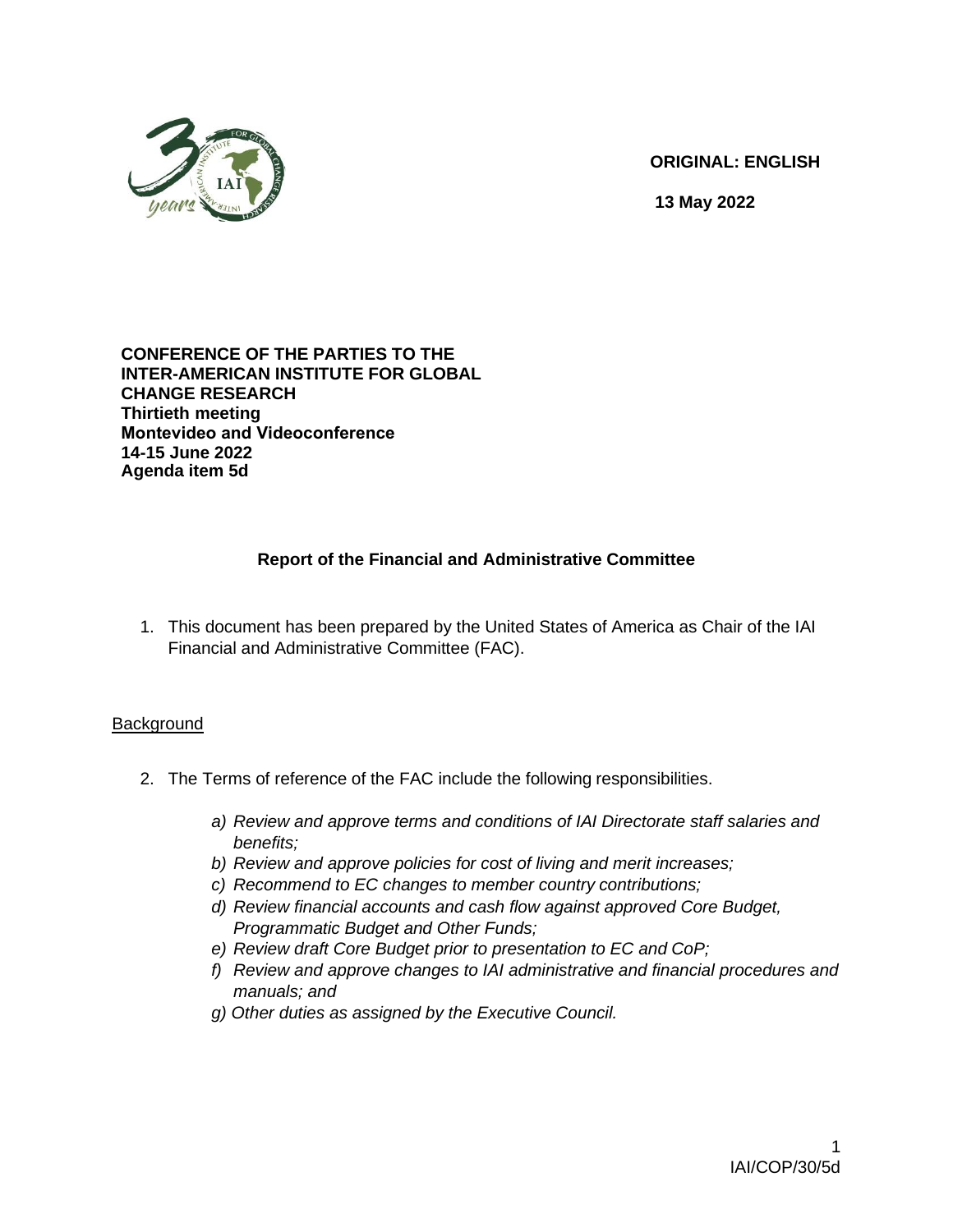# *Report of the Financial and Administrative Committee*

- 3. In light of the above, the *Report of the FAC*, which is attached as an Annex to this document, provides information on administrative and financial matters related to the IAI, its Directorate and activities.
- 4. The *Report of the FAC* notes that: *The Auditors' report covering fiscal year 2020-2021 gave an unqualified opinion that the IAI's financial statement presented fairly in all material respects the financial position of the IAI. Staff are commended for again receiving an unqualified audit opinion*.
- 5. The IAI Executive Council, at its 53rd meeting, will take note of the *Report of the Financial and Administrative Committee* during its review and decisions on financial and administrative issues of the IAI.

### Recommendation

6. The Conference of the Parties is invited to take note of this report.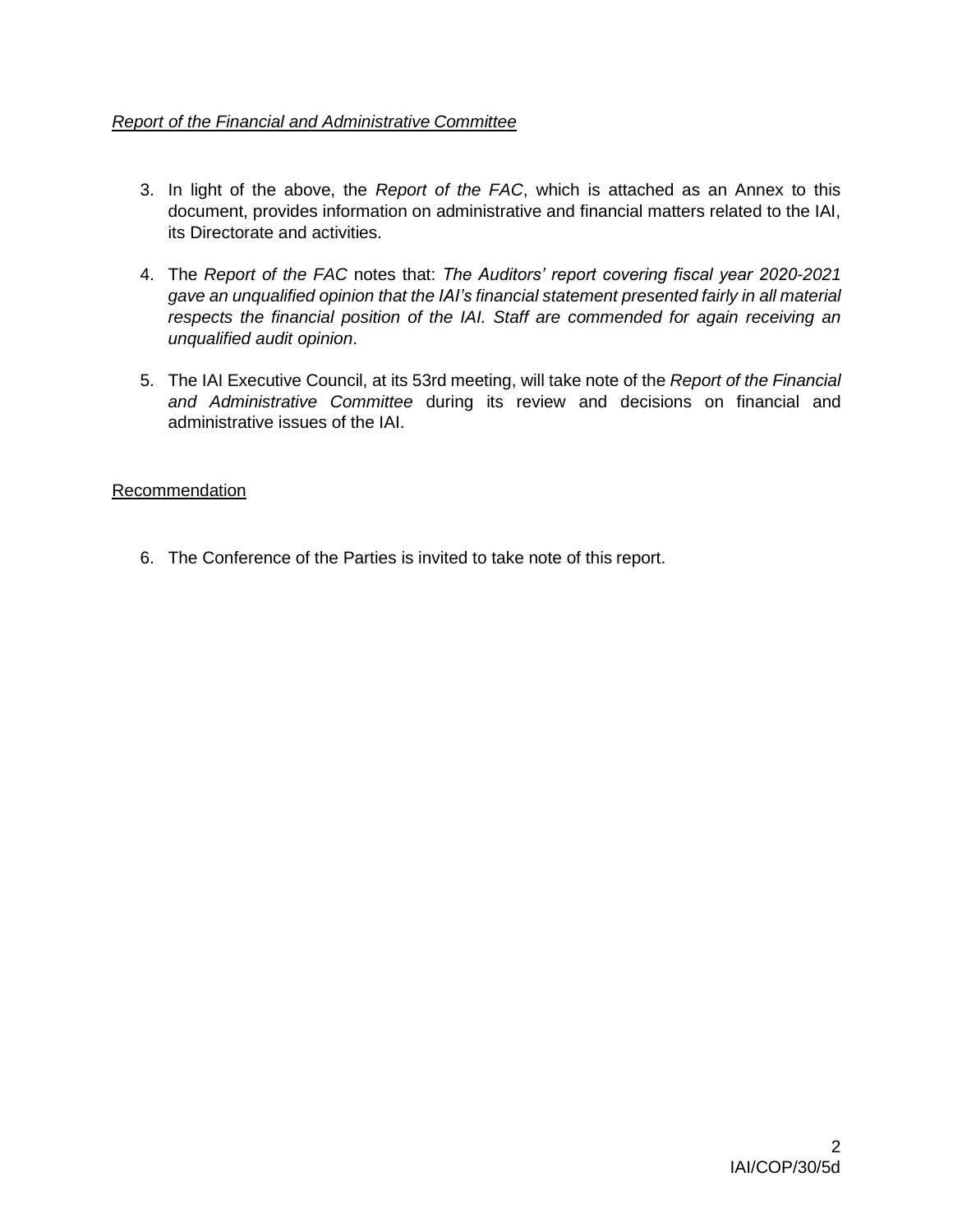## **Anexo**

## **Report of the Financial and Administrative Ad Hoc Committee**

### **Review of IAI 2022-2023 Core Budget Request**

The Financial and Administrative Committee (FAC) operates as a committee of the Executive Council, providing advice to the IAI and EC on administrative and financial matters. Open to all member countries, the FAC presently is composed of one individual from the United States. The FAC received and has reviewed the IAI's core budget request for the coming fiscal year and recommends that the Executive Council forward it to the Council of the Parties for approval.

#### **Budget**

The FAC found the budget request to be responsive to the evolving nature of IAI operations, and the proposed expenses reasonable and appropriate. The budget proposes no increase in country contributions for the coming year with expenses roughly steady at about \$1,400,000.

#### **Audit Report**

The Auditors' report covering fiscal year 2020-21 gave an unqualified opinion that the IAI's financial statement presented fairly in all material respects the financial position of the IAI. Staff are commended for again receiving an unqualified audit opinion.

### **Country Contributions**

As an international organization, the IAI relies on the voluntary contributions of its members to support day-to-day operations and oversee research activities. The world situation regarding COVID-19 has stressed many member nations, but without sustained support of the IAI through the contributions of all members the long-term health of IAI is threatened.

William Smith, FAC Chair